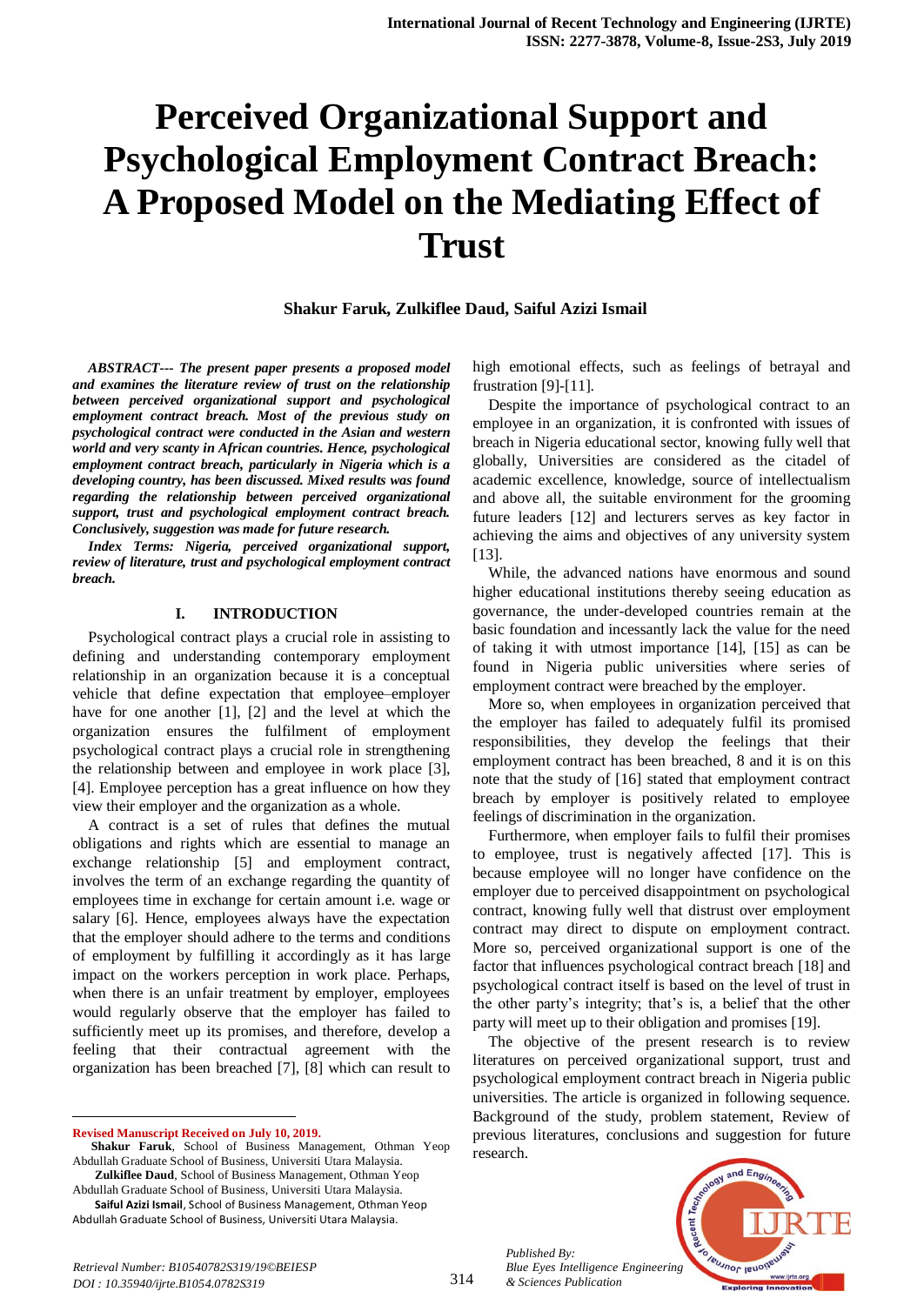#### **PERCEIVED ORGANIZATIONAL SUPPORT AND PSYCHOLOGICAL EMPLOYMENT CONTRACT BREACH: A PROPOSED MODEL ON THE MEDIATING EFFECT OF TRUST**

# **II. PROBLEM STATEMENT**

Fulfilment of psychological contract is paramount because when organization adhere strictly to promises made to employee, the later tend to put in their best for the organization in terms of both behaviours and attitude [20]. As this singular act encourages the employees regarding the honour and regards being attached to them by their employer. The need to ensure that psychological contract is maintained on employees in the academia is of utmost importance as lecturers serves as the key element of steering the affairs of the institutions [13]. Because through effective psychological contract, wide range of problems such as feeling of betrayal, deviancy, distrust, negative attitude at work place among others is reduced or halt [9]-[11], [21], [22].

Furthermore, while most of the studies of psychological contract breach is conducted in developed world such as Asia and European countries, less attention is attached to it in developing and underdeveloped countries and Nigeria to be specific [23], [4] therefore, it is important to examine psychological contract breach in African countries and Nigeria to be specific [24].

Similarly, for an organization to always be Successful, it must try to keep their employees satisfied and motivated in carrying out their jobs [25] knowing fully well that In any educational settings, lecturers are regarded to be the pillars of society due to their great task in training and educating students to become future leaders [26]. Therefore, when they are psychologically stable with their jobs, they tend to be satisfied, innovative, creative, and initiative in performance [27], [28]. And this is missing in Nigeria public university as promotions are being delayed and sacking of lecturers without following due process [13], [29]-[32]. All these problems influences the perception of employee in the organisation thereby perceiving psychological employment contract breach. It was stated that Nigeria is faced with series of challenges resulting to industrial action which requires serious government/employer commitment [33].

It is based on this observation that perceived organizational support has an influence on psychological employment contract breach in Nigeria public universities. Based on previous studies, perceived organizational support has an influence on psychological employment contract breach [34]. Similarly, in [35] in their study found that perceived organizational support influences psychological contract breach. While contrarily, some research did not found any notable direct influence between perceived organizational support and psychological contract breach [36], [37].

Furthermore, studies also revealed trust is another factor that significantly influences psychological contract breach [38] while contrarily, some current studies revealed otherwise [39]. Based on this contradictory results, there is an evidence of existing gap in literature concerning the relationship between perceived organizational support, trust, and psychological employment contract breach. Therefore, the present study will attempt to fill this existing gap, considering the problem of the study, the objective will be achieved accordingly.

# **III. DISCUSSION & RESULTS**

## *Psychological Employment Contract Breach Defined*

Psychological contract in an organization was viewed by researchers as being established via model of unconscious motives, needs and expectations [40] because employees have expectations in mind which is expected to be fulfilled by employer as promised. Therefore, psychological contract is an "individual's beliefs regarding the terms and conditions of a reciprocal exchange agreement between that focal person and another party" [19]. Hence, serves as mental perception that binds the employer and employee terms and exchange agreements [7]. But it transformed to psychological contract breach due to "failure of organizations or employer to respond to an employee's contribution in ways the individual believes they are obligated to do so" [19], [41]. Other scholars viewed it as "the cognitions that one's organization has failed to meet one or more obligations within one's psychological contract in a manner that commensurate with one's contributions" [9].

Furthermore, perceived obligations that are expected to be reciprocated by employer to employee in an organization may include the following; compensation, job security and career growth opportunities which is transacted in exchange for employee contributions [7]. Researchers has elaborated that perceived breach in a work place have negative impact for both employees and employer including reduced commitment, low organizational citizenship behaviors, reduced job satisfaction and increased negative perception towards the organization, with an intention to quit [2]. This is because employee tend to loose trust and confidence in employer leading to development of negative attitudes that may affect employee input in an organization.

In addition, in [42] stated that psychological contract breach has various constituents which are as follows: Delay in fulfilling promises made on the part of employer or organization, providing or delivering below what was promised between employer and employee, providing promises differently from the initial type or form of stated agreement, unfairness where what individual receives is seeming as being fewer than or dissimilar from what others in the same positions are getting which signifies discrimination among employee, and reciprocal inequality where an individual observes that their input outweighs what the employer is providing them in return as compensation for job done, generating to different views of the initial terms of employment contract by which an employee was hired.

# *Perceived Organizational Support and Psychological Employment Contract Breach*

Several studies examined the relationship between Perceived organizational support and Psychological employment contract breach, however, the result of the research are contradictory. Based on the opinion of different studies, perceived organizational support is basically centered on employees' perception regarding how the



*Retrieval Number: B10540782S319/19©BEIESP DOI : 10.35940/ijrte.B1054.0782S319*

315

*Published By:*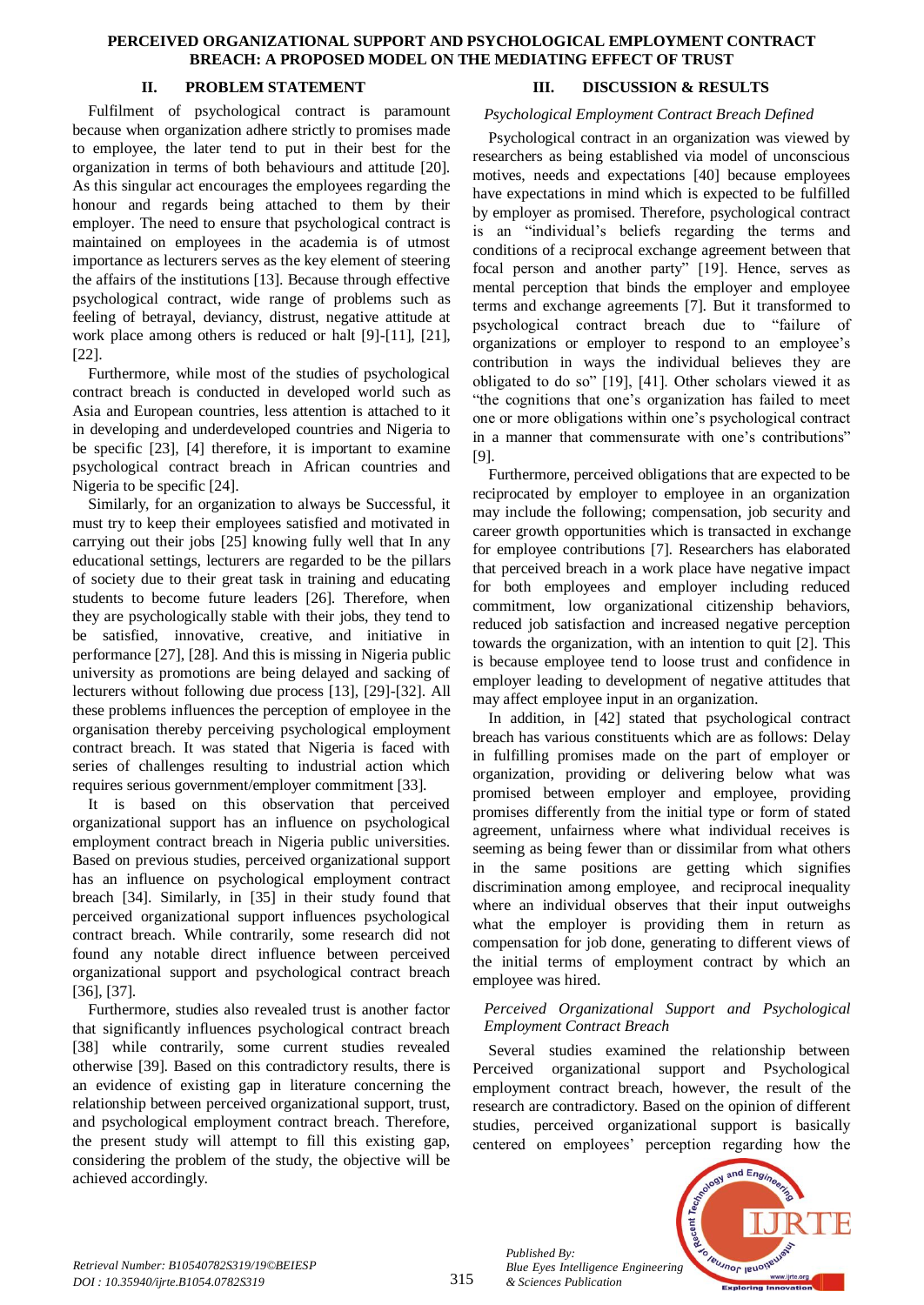employer values their contribution to the organization and showing concern about their well-being [43]-[45]. When employees are involved in decision making, sharing of information, given recognition, training and selfmanagement teams, it enhances perceived organizational support leading to employee job satisfaction, loyalty, job commitment and performance [46], [47]. Hence, employers should ensure that they try as much as possible to grant the promises made to employees, as this singular act would strengthen the trust and confidence between them.

More so, researchers consider the fact that perceived organizational support influences psychological employment contract breach [35], [48]. Other studies revealed that there is an encouraging impact of the perceived organizational support on psychological employment contract breach [37], [49]. While on the other hand, some findings revealed that there is weak or insignificant relationship between perceived organizational support and psychological employment contract breach [50], [51] as this has resulted to contradictory result based of previous studies and review of literatures respectively.

Trust and Psychological Employment Contract Breach. According to [52], it defined Trust as "one's expectations, assumptions, or beliefs about the likelihood that another's future actions will be beneficial, favourable, or at least not detrimental to one's interests". It is an important variable that strengthen employee –employer relationship at long run [53]. Studies have revealed that employees perception of employment contract breach can be reduced or overcome by trust as it decreases their frustration that may lead to crises in place of work [53]-[55], because it is built on employer – employee mutual obligation of exchange relationship over time [56]. Maintaining trust between employer and employee goes a long way in enhancing stated organizational aims and objectives in an effective and efficient manner. This is because employees would be encouraged to put in their best for the organization.

Previous studies have shown that trust is positively related to psychological employment contract breach and results indicated that there is significant relationship between trust and psychological contract breach [38], [53], [55]. More so, other literature review resulted in negative influence regarding the relationship between trust and psychological employment breach [39], [57] which signifies mixed result and inconsistencies in results.



## *Proposed Conceptual Model*

Going by aforementioned, the purpose of this article presents a model which shows the relationship between perceived organizational support, trust and psychological employment contract breach. The model is derived from the review of previous literatures and it shows the mediating influence of trust on perceived organizational support and psychological employment contract breach. The arrow

depicts direction of relationship that exist among the variables. The proposed model reveals that the relationship perceived organizational support and psychological employment contract breach is contingent on the mediating variable which is trust. More so, the proposed model signifies that trust has an influence on psychological contract and psychological employment contract breach.

# *Proposed Methodology*

From the previous literatures, it show that studies that were conducted on the variable made use of survey research design and the unit of analysis is the organization using employees of the organization as respondents so as to fill the questionnaires by providing answers accordingly. This signifies the usage of questionnaire as an instrument for data collection for the purpose of reaching maximum number of respondents which is suitable for the study when compared to interview were just a few respondents can be reached. Hence, the use of survey and questionnaire was also proposed in the present study. The questionnaires would be administered to academic staff of 13 Nigerian public universities in the North western region of the country. This is because the issue concerns them and the study tries to see ways of improving perceived breach among lecturers of these institutions. There is total number of 7,062 lecturers that are employees of these institution would be selected through table size by [58] that will result to sample size of 367. Hence, stratified random sampling would be used for selection.

## **IV. CONCLUSION**

There have been contrary studies on the relationship between perceived organizational support, trust, and psychological employment contract breach. Some researches show positive, significant and or negative relationship among these variables. Considering the contrary nature of studies, therefore, there is the need to investigate the relationship among this variable and with the aim of providing result and recommendation.

## **REFERENCES**

- 1. A. M. O'Leary-Kelly, K. E. Henderson, V. Anand, and B. E. Ashforth, "Psychological contracts in a nontraditional industry: Exploring the implications for psychological contract development," Group and Organization Management, 39(3), 2014, pp. 326-360.
- 2. H. A. Zhao, S. J. Wayne, B. C. Glibkowski, and J. Bravo, "The impact of psychological contract breach on work‐related outcomes: A meta‐analysis," Personnel Psychology, 60(3), 2007, pp. 647-680.
- 3. N. Conway, T. Kiefer, J. Hartley, and R. B. Briner, "Doing more with less? Employee reactions to psychological contract breach via target similarity or spillover during public sector organizational change," British Journal of Management, 25(4), 2014, pp. 737- 754.
- 4. S. L. Restubog, T. J. Zagenczyk, P. Bordia, S. Bordia, and G. J. Chapman, "If you wrong us, shall we not revenge? Moderating roles of self-control and perceived aggressive work culture in predicting responses to



*Published By:*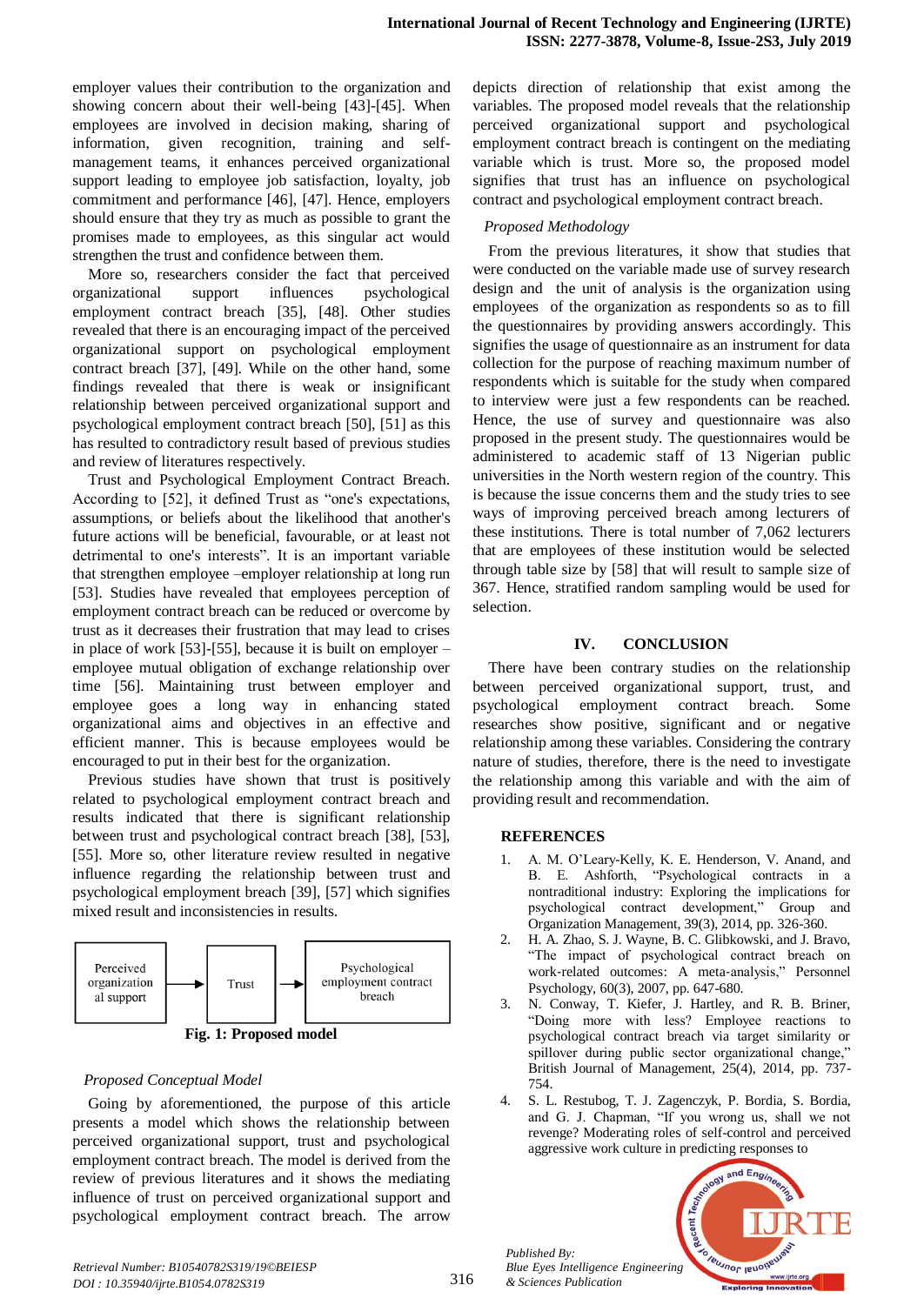#### **PERCEIVED ORGANIZATIONAL SUPPORT AND PSYCHOLOGICAL EMPLOYMENT CONTRACT BREACH: A PROPOSED MODEL ON THE MEDIATING EFFECT OF TRUST**

psychological contract breach," Journal of Management, 41(4), 2015, pp. 1132-1154.

- 5. W. Brown, and D. Rea, "The changing nature of the employment contract," Scottish Journal of Political Economy, 42(3), 1995, pp. 363-377.
- 6. D. I. Levine, How New is the "New Employment Contract"? Evidence from North American Pay Practices. Michigan: WE Upjohn Institute, 2002.
- 7. D. Rousseau, Psychological Contracts in Organizations: Understanding Written and Unwritten Agreements. California: Sage Publications, 1995.
- 8. G. Topa, and I. Jiménez, "Contract breach and retirement among Spanish adults: A mediated moderation model," Journal of Career Development, 44(4), 2017, 327-343.
- 9. N. Conway, and R. B. Briner, "A daily diary study of affective responses to psychological contract breach and exceeded promises," Journal of Organizational Behavior: International Journal of Industrial, Occupational and Organizational Psychology and Behavior, 23(3), 2002, pp. 287-302.
- 10. E. W. Morrison, and S. L. Robinson, "When employees feel betrayed: A model of how psychological contract violation develops," Academy of management Review, 22(1), 1997, pp. 226-256.
- 11. S. L. Robinson, and E. W. Morrison, "The development of psychological contract breach and violation: A longitudinal study," Journal of organizational Behavior, 21(5), 2000, pp. 525-546.
- 12. B. L. Philipp, and P. D. Lopez, "The moderating role of ethical leadership: Investigating relationships among employee psychological contracts, commitment, and citizenship behavior," Journal of Leadership and Organizational Studies, 20(3), 2013, pp. 304-315.
- 13. E. Nwakpu, Letter to the Executive Governor of Ebonyi State on the True Situation of Ebonyi State University and why they are on Strike. Available: www.asuu.underscore.asuus trugle@yahoo.com.
- 14. A. Usman, and M. A. Ijaiya, "Budgetary allocations and sectoral contributions to economic development in Nigeria," Interdisciplinary Journal of Contemporary Research, 1(10), 2010, pp. 280-297.
- 15. M. S. Aliyu, Alliance orientation, total quality management and performance of Nigerian public universities: The role of corporate entrepreneurship. PhD thesis, Kedah: Universiti Utara Malaysia, 2016.
- 16. R. G. DelCampo, K. M. Rogers, and K. J. Jacobson, "Psychological contract breach, perceived discrimination, and ethnic identification in Hispanic business professionals," Journal of Managerial Issues, 22(2), 2010, pp. 220-238.
- 17. A. Walker, "Outcomes associated with breach and fulfillment of the psychological contract of safety," Journal of Safety Research, 47, 2013, pp. 31-37.
- 18. S. Armeli, R. Eisenberge, P. Fasolo, and P. Lynch, "Perceived organizational support and police performance: The moderating influence of socioemotional needs," Journal of Applied Psychology, 83(2), 1998, pp. 288-297.
- 19. D. M. Rousseau, "Psychological and implied contracts in organizations," Employee Responsibilities and Rights Journal, 2(2), 1989, pp. 121-139.
- 20. W. H. Turnley, M. C. Bolino, S. W. Lester, and J. M. Bloodgood, "The impact of psychological contract fulfillment on the performance of in-role and organizational citizenship behaviors," Journal of Management, 29(2), 2003, pp. 187-206.
- 21. M. Fayyazi, and F. Aslani, "The influence of psychological contract breach on employees/deviant workplace behavior; The mediating role of job satisfaction," Int. J. Econ. Comm. Manag., 3, 2015, pp. 103-142.
- 22. G. Brown, C. Crossley, and S. L. Robinson, "Psychological ownership, territorial behavior, and being perceived as a team contributor: The critical role of trust in the work environment," Personnel Psychology, 67(2), 2014, pp. 463-485.
- 23. K. Kiazad, S. E. Seibert, and M. L. Kraimer, "Psychological contract breach and employee innovation: A conservation of resources perspective," Journal of Occupational and Organizational Psychology, 87(3), 2014, pp. 535-556.
- 24. A. G. Balogun, T. S. Oluyemi, and O. A. Afolabi, "Psychological contract breach and workplace deviance: Does emotional intelligence matter?" Journal of Psychology in Africa, 28(1), 2018, pp. 8-14.
- 25. K. Griffin, "Striving for success: A qualitative exploration of competing theories of high-achieving Black college students' academic motivation," Journal of College Student Development, 47(4), 2006, pp. 384-400.
- 26. M. Li, and M. Bray, "Cross-border flows of students for higher education: Push–pull factors and motivations of mainland Chinese students in Hong Kong and Macau," Higher Education, 53(6), 2007, pp. 791-818.
- 27. S. Munyengabe, H. Haiyan, Z. Yiyi, and S. Jiefei, "Factors and levels associated with lecturers' motivation and job satisfaction in a Chinese university," Eurasia Journal of Mathematics, Science and Technology Education, 13(10), 2017, pp. 6415-6430.
- 28. A. M. Usop, D. K. Askandar, M. Langguyuan-Kadtong, and D. A. Usop, "Work performance and job satisfaction among teachers," International Journal of Humanities and Social Science, 3(5), 2013, pp. 245-252.
- 29. C. N. Ugwuona, "2013 ASUU strike discourses in Nigeria: A critical discourse analysis," Mediterranean Journal of Social Sciences, 7(2), 2016, pp. 435-444.
- 30. S. Z. Fagbemi, and C. Idoko, FG owes varsities N623bn —ASUU demands immediate release, payment of salaries, pension to douse tension. 2016, Available: https://www.tribuneonlineng.com/8097/.
- 31. A. A. Victor, and E. G. Babatunde, "Motivation and effective performance of academic staff in higher education (case study of Adekunle Ajasin University, Ondo State, Nigeria)," International Journal of Innovation and Research in Educational Sciences, 1(2), 2014, pp. 157-163.
- 32. C. T. Iruonagbe, D. Imhonopi, and M. E. Egharevba, "Higher education in Nigeria and the emergence of private universities," International Journal of Education and Research, 3(2), 2015, pp. 49-64.
- 33. G. M. Akinyemi, and N. Z. Abiddin, "Quality administration and management in higher education in Nigeria: Implications for human resource development," International Education Studies, 6(4), 2013, pp. 225-235.
- 34. V. Gupta, U. A. Agarwal, and N. Khatri, "The relationships between perceived organizational support, affective commitment, psychological contract breach, organizational citizenship behaviour and work engagement," Journal of Advanced Nursing, 72(11), 2016, pp. 2806-2817.
- 35. M. M. Suazo, and W. H. Turnley, "Perceived organizational support as a mediator of the relations between individual differences and psychological contract breach," Journal of Managerial Psychology, 25(6), 2010, pp. 620-648.
- 36. T. Dulac, J. A. Coyle-Shapiro, D. J. Henderson, and S. J. Wayne, "Not all responses to breach are the same: The interconnection of social exchange and psychological contract processes in organizations," Academy of



*Published By:*